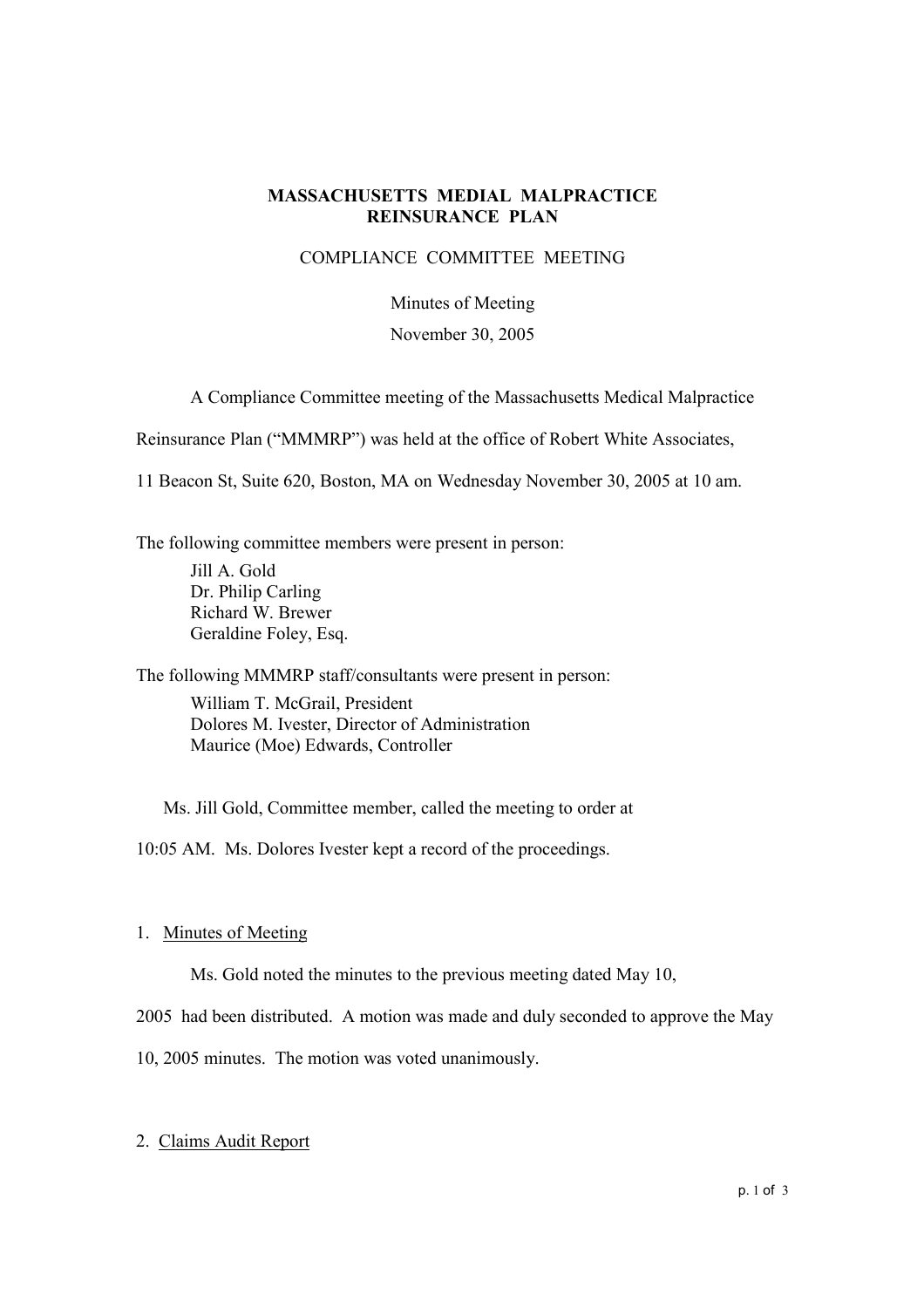Copies of the report of the August 24, 2005 Claims Audit were previously distributed. The audit was conducted at a member company office and the report was prepared by Dr. Philip Carling and Ms. Geraldine Foley, Esq. Ms. Foley and Dr. Carling agreed that the computerized/imaged claims records at the member company are working well. In addition, the audit process has been refined now that several audits have been completed. Ten claim files were audited and the results of each were reviewed. During the review of claims the following comments and discussions took place. Ms. Foley noted that she and Dr. Carling are paying specific attention to claim #37064 in conjunction with claim  $#41293$ . In addition, the physician's nurse practitioner has separate insurance with another insurer. Mr. Richard Brewer explained his member companyís process of handling large loss claims with reserves greater than \$500K. He also noted that the company's policy is to have the final reserve set within 18 months of the reported claim. Mr. McGrail reminded the committee that any member may sit in on a trial if desired. Ms. Gold indicated it would be helpful to include cause of death in future Claims Audit Reports. Mr. McGrail indicated that it is a goal of the Compliance Committee to assure that claims against ceded policies are treated in the same manner as non-ceded claims. Ms. Foley feels confident that all claims have been reviewed through the audit process. Mr. McGrail discussed several aspects of non-ProMutual claims and Ms. Ivester noted that 4 claims have been received from a member who has not previously submitted claims and will be processed and included on the December 31 Claims Summary Report. During discussion, the committee recommended that 10 closed claims be selected for the next Claims Audit to review accuracy of reserves. Mr. Brewer indicated his company is currently working diligently on establishing Record Retention Policies and has offered a contact if needed by the Plan.